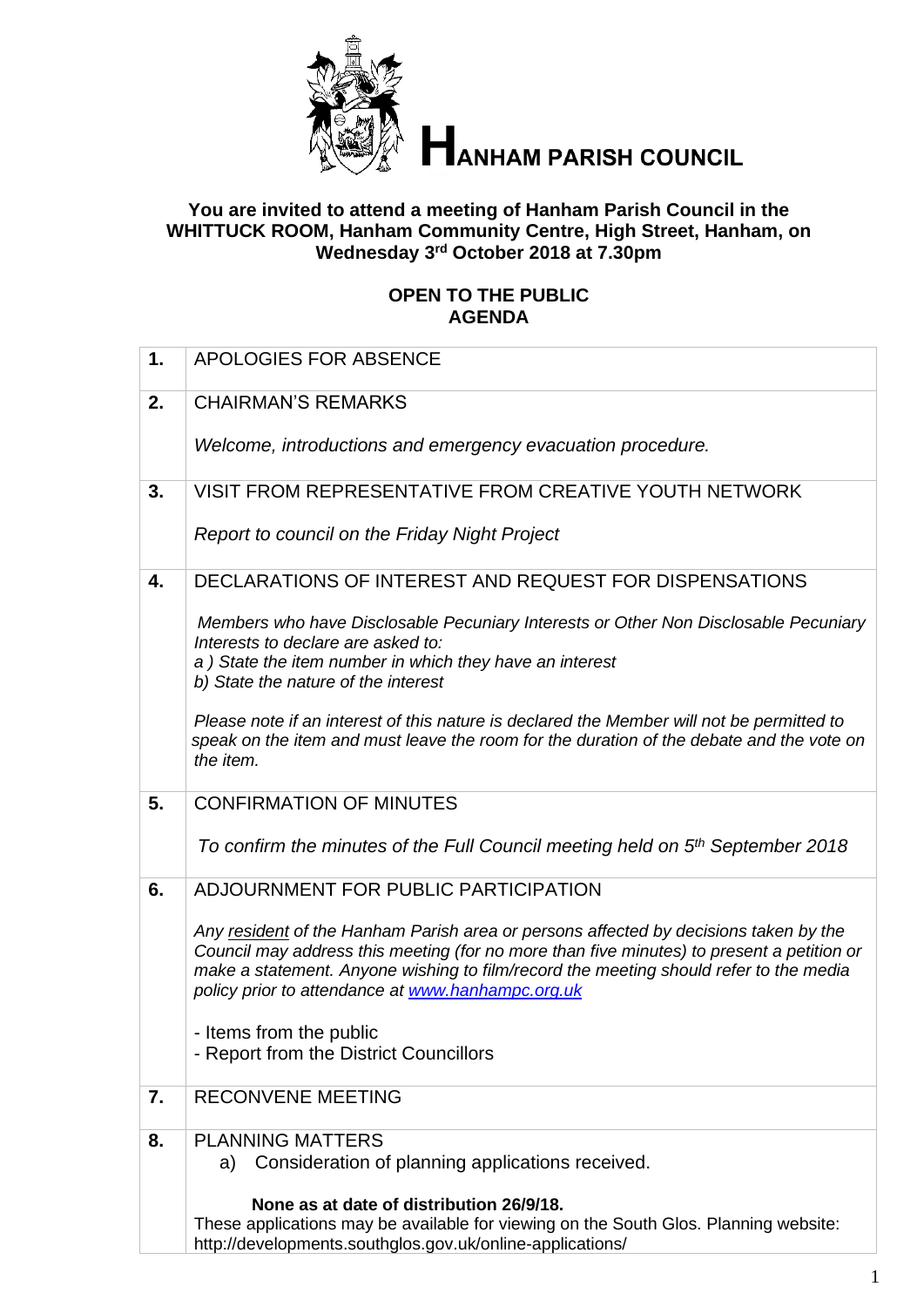|     | b) Other matters relating to planning.                                                                                                                                                                        |  |  |  |
|-----|---------------------------------------------------------------------------------------------------------------------------------------------------------------------------------------------------------------|--|--|--|
| 9.  | <b>FINANCE</b>                                                                                                                                                                                                |  |  |  |
|     | Verbal financial report from the Chair of Finance<br>a)<br>To receive from PKF Littlejohn the External Auditors Report for 2017/18<br>b)<br>To authorise payment of accounts from the schedule provided<br>C) |  |  |  |
| 10. | <b>MATTERS ARISING</b>                                                                                                                                                                                        |  |  |  |
|     | On-going issues from previous meetings.                                                                                                                                                                       |  |  |  |
|     | a) Data Protection Officer, SLCC update on government legislation<br>b) Remembrance Service                                                                                                                   |  |  |  |
|     | c) Replacement bin Dean Walk, Panoramic View                                                                                                                                                                  |  |  |  |
| 11. | REPORTS FROM PARISH COUNCIL REPRESENTATIVES FROM OTHER<br><b>MEETINGS</b>                                                                                                                                     |  |  |  |
|     | Brief verbal presentation, with a copy of the full report to the Clerk if necessary.                                                                                                                          |  |  |  |
| 12. | CORRESPONDENCE FROM SOUTH GLOS COUNCIL                                                                                                                                                                        |  |  |  |
| 13. | <b>CORRESPONDENCE FROM OTHER SOURCES</b>                                                                                                                                                                      |  |  |  |
| 14. | MEMBERS POINTS OF INFORMATION                                                                                                                                                                                 |  |  |  |
|     | All matters to be notified to the Chair prior to the meeting.                                                                                                                                                 |  |  |  |
| 15. | DATE OF NEXT MEETING                                                                                                                                                                                          |  |  |  |

 ………………………………………………………………..Clerk to the Council Enquiries to: Clerk to the Council, Nicola Little, 10 Tyler Close, Hanham, Bristol, BS15 9NG Tel: 01454 862696 email:clerk@hanhampc.org.uk